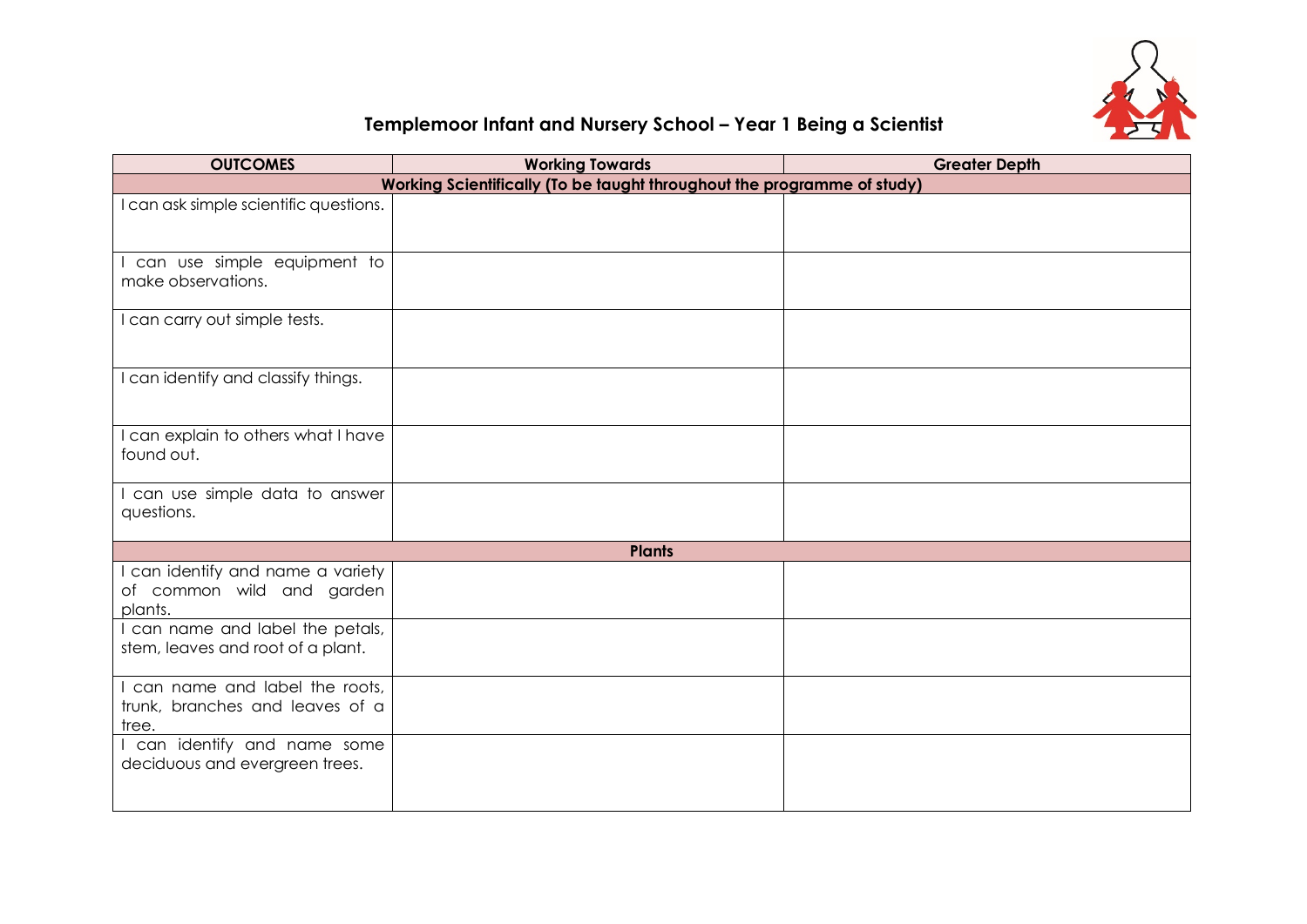| <b>Animals, including humans</b>                                                                          |  |  |  |  |
|-----------------------------------------------------------------------------------------------------------|--|--|--|--|
| I can name a variety of animals<br>including fish, amphibians, reptiles,<br>birds and mammals.            |  |  |  |  |
| I can classify and name animals by<br>they eat<br>(carnivore,<br>what<br>herbivores and omnivore).        |  |  |  |  |
| I can sort animals into categories<br>(including fish, amphibians, reptiles,<br>birds and mammals).       |  |  |  |  |
| I can name, label and draw the<br>basic parts of the human body.                                          |  |  |  |  |
| I know how to link the correct part<br>of the human body to each sense.                                   |  |  |  |  |
| <b>Everyday materials</b>                                                                                 |  |  |  |  |
| I can tell the difference between<br>an object and the material from<br>which it is made.                 |  |  |  |  |
| I can identify a range of everyday<br>materials including wood, plastic,<br>glass, metal, water and rock. |  |  |  |  |
| I can describe the properties of a<br>variety of everyday materials.                                      |  |  |  |  |
| I can compare and group a variety<br>of everyday materials on the basis<br>of their properties.           |  |  |  |  |
| <b>Seasonal changes</b>                                                                                   |  |  |  |  |
| I can observe changes across the<br>four seasons.                                                         |  |  |  |  |
| I can name the seasons.                                                                                   |  |  |  |  |